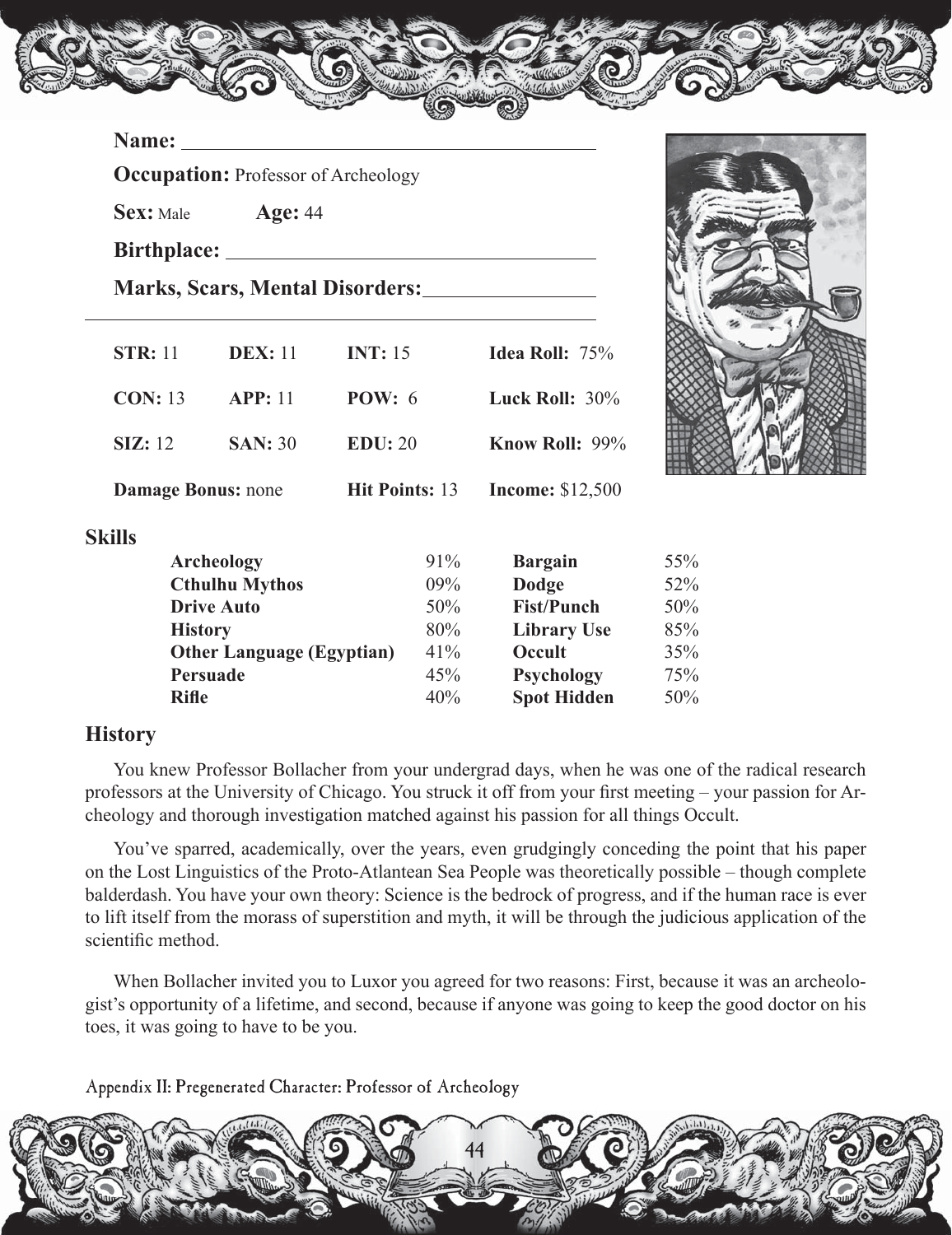#### **Name:**

 $\overline{a}$ 

**Occupation:** Private Investigator

 **Sex:** Male **Age:** 28

 **Birthplace:** 

 **Marks, Scars, Mental Disorders:**

| <b>STR: 13</b>            | <b>DEX: 11</b>    | <b>INT:</b> 12        | Idea Roll: $60\%$      |     |
|---------------------------|-------------------|-----------------------|------------------------|-----|
| <b>CON: 16</b>            | APP: 6            | <b>POW: 13</b>        | Luck Roll: $65%$       |     |
| SIZ: 8                    | <b>SAN</b> : 65   | <b>EDU:</b> 13        | Know Roll: 65%         |     |
| <b>Damage Bonus: none</b> |                   | <b>Hit Points: 12</b> | <b>Income: \$5,500</b> |     |
| <b>Skills</b>             |                   |                       |                        |     |
| <b>Bargain</b>            |                   | 35%                   | Dodge                  | 72% |
|                           | <b>Drive Auto</b> | 45%                   | <b>Fast Talk</b>       | 35% |
|                           | <b>First Aid</b>  | 50%                   | <b>Fist/Punch</b>      | 75% |
|                           | <b>Handgun</b>    | 50%                   | <b>Library Use</b>     | 25% |
|                           | Locksmith         | 51%                   | Photography            | 30% |
|                           | <b>Psychology</b> | 35%                   | <b>Rifle</b>           | 45% |
| <b>Sneak</b>              |                   | 35%                   | <b>Spot Hidden</b>     | 55% |

### **History**

 If there was a trophy fight for hardest life, you'd be the world champ. You started as a would-be featherweight prize fighter, but though you could take any punch, you weren't strong enough to land the punches when it really counted. After four broken noses and a smashed cheekbone, you decided that the life of an unemployed PI was better than a washed up boxer.

 Though the big payday never came, you turned out to be a decent PI, due more to obscene runs of luck than any particular skill. You worked for Bollacher a few years back when he hired you to investigate his newlywed wife. What you found out wasn't pretty, but his young wife was. It turned out Rose had a weakness for being noticed, and fell hard for anyone willing to spend a night listening to her troubles. In the course of your investigations, you spent a lot of time listening to her, but you always kept the relationship professional, right?

 Now Bollacher is suspicious again, and he's looking for old friends he can trust. You're not his friend, and you're not sure he can trust you, but the money is right, and there is always Rose…

Appendix II: Pregenerated Character: Private Investigator



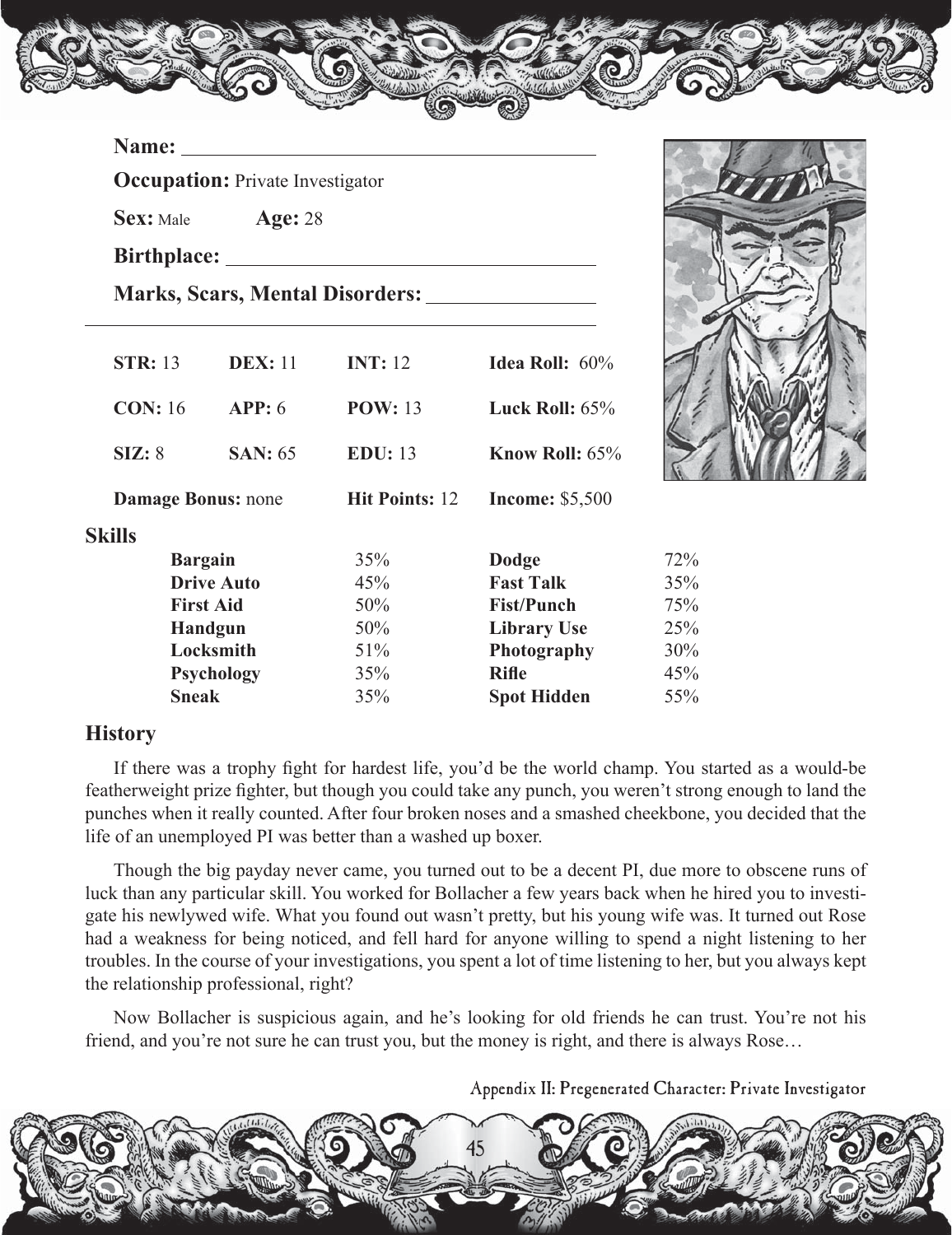#### **Name:**

**Occupation:** Professional Mystic

 **Sex:** Female **Age:** 28

 **Birthplace:** 

 $\overline{a}$ 

 **Marks, Scars, Mental Disorders:**

| <b>STR: 11</b> | <b>DEX:</b> 15                   | <b>INT:</b> 14 |                       | <b>Idea Roll:</b> $70\%$ |     |
|----------------|----------------------------------|----------------|-----------------------|--------------------------|-----|
| <b>CON: 15</b> | APP: 9                           | <b>POW: 16</b> |                       | Luck Roll: $80\%$        |     |
| SIZ: 8         | <b>SAN</b> : 80                  | <b>EDU:</b> 17 |                       | <b>Know Roll: 85%</b>    |     |
|                | <b>Damage Bonus: none</b>        |                | <b>Hit Points: 12</b> | <b>Income: \$8,500</b>   |     |
| <b>Skills</b>  |                                  |                |                       |                          |     |
|                | <b>Dodge</b>                     |                | 50%                   | <b>Hide</b>              | 40% |
|                | <b>Fast Talk</b>                 |                | 75%                   | <b>Fist/Punch</b>        | 50% |
|                | <b>Handgun</b>                   |                | 25%                   | <b>History</b>           | 45% |
|                | <b>Library Use</b>               |                | 75%                   | Occult                   | 80% |
|                | <b>Other Language (Egyptian)</b> |                | 36%                   | <b>Psychology</b>        | 80% |
|                | <b>Spot Hidden</b>               |                | 60%                   | <b>Sneak</b>             | 60% |



 You met Rose Bollacher on her wedding day, when the professor hired you to do read palms for his wedding guests. The gig was a lark for you – you had always been an entertainer passing yourself off as a true medium – but when you took Rose's hand in your own, a powerful vision rushed over you.

Rose Bollacher was doomed to a terrible fate.

 Since that day you've kept in touch with Rose. She's been a good friend through hard times, and always loaned you money when you were down on your luck, so when you heard she was in trouble, you knew what you had to do: You pulled a quick scam, landing some easy money, and caught the first flight to Luxor. If your friend is in trouble, you're not going to stand by, and whoever is responsible is going to pay.

Appendix II: Pregenerated Character: Professional Mystic



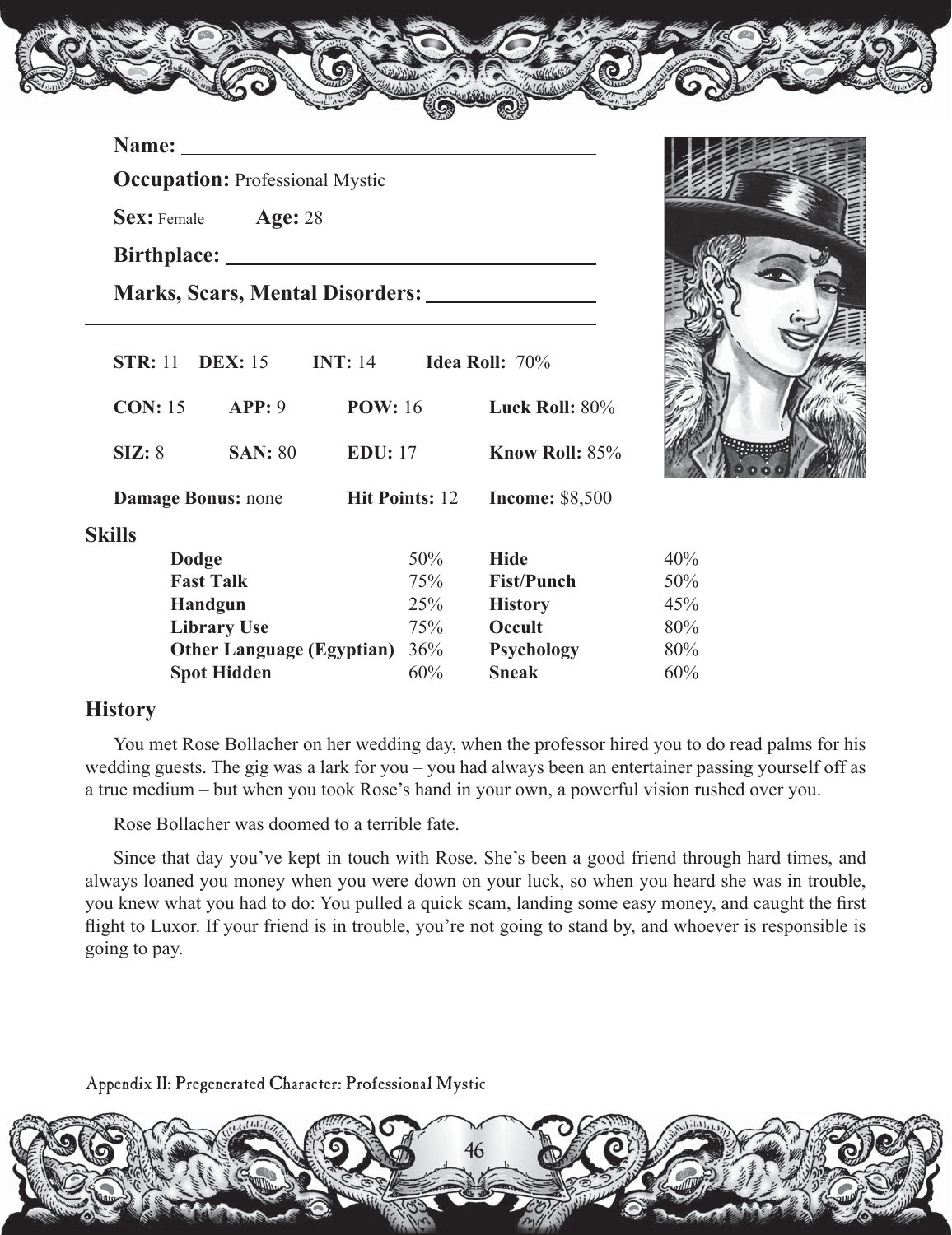|                | <b>Occupation:</b> Soldier of Fortune |         |                                |     |
|----------------|---------------------------------------|---------|--------------------------------|-----|
|                | <b>Sex:</b> Male <b>Age:</b> 29       |         |                                |     |
|                |                                       |         |                                |     |
|                |                                       |         |                                |     |
| <b>STR:</b> 15 | <b>DEX:</b> 8                         | INT: 8  | <b>Idea Roll:</b> $40\%$       |     |
|                | <b>CON:</b> 11 <b>APP:</b> 11         | POW: 8  | Luck Roll: $40\%$              |     |
|                | $SL: 17$ $SAN: 40$                    | EDU: 14 | Know Roll: 70%                 |     |
|                | <b>Damage Bonus:</b> +1D4             |         | Hit Points: 14 Income: \$9,500 |     |
| <b>Skills</b>  |                                       |         |                                |     |
| <b>Dodge</b>   |                                       | $71\%$  | <b>Fist/Punch</b>              | 80% |
|                | <b>First Aid</b>                      | $50\%$  | Handgun                        | 55% |
| <b>Hide</b>    |                                       | $55\%$  | Listen                         | 40% |
|                | <b>Mechanical Repair</b>              | $30\%$  | <b>Rifle</b>                   | 95% |



| SKIIIS |                          |        |                    |     |
|--------|--------------------------|--------|--------------------|-----|
|        | Dodge                    | 71\%   | <b>Fist/Punch</b>  | 80% |
|        | <b>First Aid</b>         | 50%    | <b>Handgun</b>     | 55% |
|        | Hide                     | $55\%$ | <b>Listen</b>      | 40% |
|        | <b>Mechanical Repair</b> | $30\%$ | <b>Rifle</b>       | 95% |
|        | <b>Sneak</b>             | 70%    | <b>Spot Hidden</b> | 50% |
|        |                          |        |                    |     |

# **History**

 You've made a living serving in foreign wars. It's been a decent life, and you've seen a lot more of the world than you might have if you had stuck around the family farm. Asia, Africa, South America. If there has been a continent at war in the last 15 years, you've been there lobbing rounds. It's not as if you like the thought of killing, but if someone is going to be making a profit off of war, you might as well be there, putting the money to good use.

 It came as a surprise when Uncle Aaron managed to track you down. He had a job for the black sheep of the family and wanted to know if you were interested. You'd never never been in Egypt before, but you've always wanted to see the pyramids …